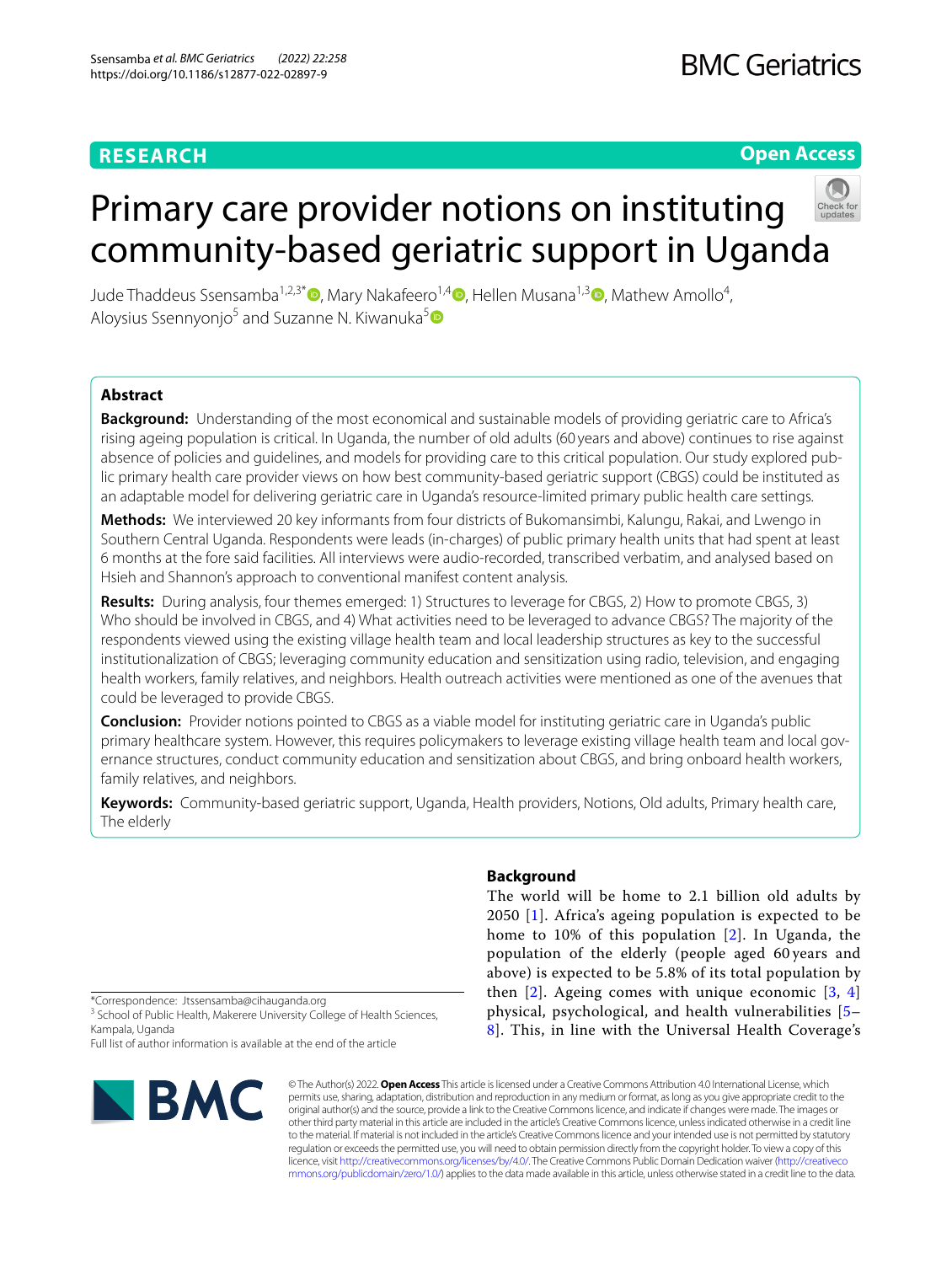"leave no one behind" agenda calls for government efforts to design quality, accessible, and equitable promotive, preventive, curative, rehabilitative and palliative health services [[9](#page-6-6)] that effectively and efficiently meet the needs of old adults, at every level of development, if we are to achieve sustainable development goal three. For this, health systems in the developing world should be investing and researching on how best to institute geriatric care into their health system.

Like majority of other developing countries, Uganda has no policy, guidelines, or models to guide geriatric practice. Existing efforts are mainly private and not regulated [[10](#page-6-7)], leaving a gap on how best geriatric care can be introduced into Uganda's primary health care facilities. In developed countries where the geriatric practice is more advanced, geriatric care draws from mainly two schools; residential care, where old adults are taken to reception centers (geriatric homes) to receive holistic care services  $[11, 12]$  $[11, 12]$  $[11, 12]$  $[11, 12]$  $[11, 12]$ , and community based geriatric support/care (CBGS), where old persons stay within communities with family members and neighbours. In the latter case, community-based health personnel play a supportive role in their care provision [[13–](#page-6-10)[15](#page-6-11)]. CBGS leverages a patient-centred care approach and enables family and community members to actively take part in caring for their loved ones [[13](#page-6-10)]. Much as this model requires some level of training for family members, it is credited for significantly reducing the costs of care  $[16, 17]$  $[16, 17]$  $[16, 17]$  $[16, 17]$  $[16, 17]$ , making it a suitable choice for resource limited countries like Uganda. Furthermore, the majority of Uganda's old adults stay in the rural setting, making CBGS a more practical, socially, and culturally acceptable model [[18](#page-6-14)].

In Uganda, health workers (more so health facility leaders) have been critical in providing ideas and views on how best to start and improve health programs. For example, the success in HIV/AIDs, Tuberculosis, and maternal child health services has been largely based on ideas and strategies from community-based health leadership [[19–](#page-6-15)[21](#page-6-16)]. This is because health workers better understand their community health needs and gaps, are aware of cultural issues surrounding health needs, and are better experienced about how best new programs can be introduced [\[22,](#page-6-17) [23\]](#page-6-18). The purpose of this study was to ascertain primary health care provider notions about instituting community-based geriatric support in Uganda.

#### **Methods**

#### **Study setting**

The study was conducted as part of the CIHA Uganda geriatric health project across public primary health care facilities located in four purposively selected districts of Bukomansimbi, Kalungu, Rakai and Lwengo, which according to the 2014 National census data were home to the highest proportion of older adults in Southern Central Uganda. Presence of a high proportion of older adults in the selected districts was considered vital for understanding how health systems that assumedly interact more with these people were prepared to provide geriatric friendly services, while public health care facilities were selected because they provide health care to the majority of the rural population in Uganda. Details about the study setting, districts, and health facility selection criteria and rationale have been published elsewhere [[10\]](#page-6-7).

#### **Study design**

We employed a descriptive qualitative approach [\[24](#page-6-19), [25\]](#page-6-20) to explore views of key informant primary health care providers on how best to institute communitybased geriatric support in Uganda. The key informants were purposively selected based on (1) being a health facility in-charge or out-patient department (OPD) incharge or their delegate; (2) having been at the health facility for at least 6 months; (3) and willingness to be interviewed. By selecting this group of people, we had informants with knowledge and capacity to discuss in detail issues related to health care and the elderly in their catchment area. Newly appointed in-charges (that had spent less than 6 months) were excluded from the study.

#### **Data collection**

The interviews were conducted between February and March of 2018, at public primary health facilities where respondents worked. The interviews were conducted in English, using a piloted semi-structured Key Informant  $(KI)$  interview guide. The guide enabled interviewers to probe for clarity and to follow leads that were brought up by the KIs. After obtaining consent from respondents, trained Research Assistants administered the interviews, which lasted an average of 30 min. The respondents were asked about their cadre, length of stay at the health facility, location of health facility, responsibility held at the facility, and open-ended questions on their views about community-based geriatric support. We focused on: structures, promotion, engagement, and activities to leverage for CBGS. Probing questions like "Could you please elaborate more about that?" were used during the interview to elicit detailed responses to the questions at hand. All interviews were audio-recorded and later transcribed verbatim and cross transcribed.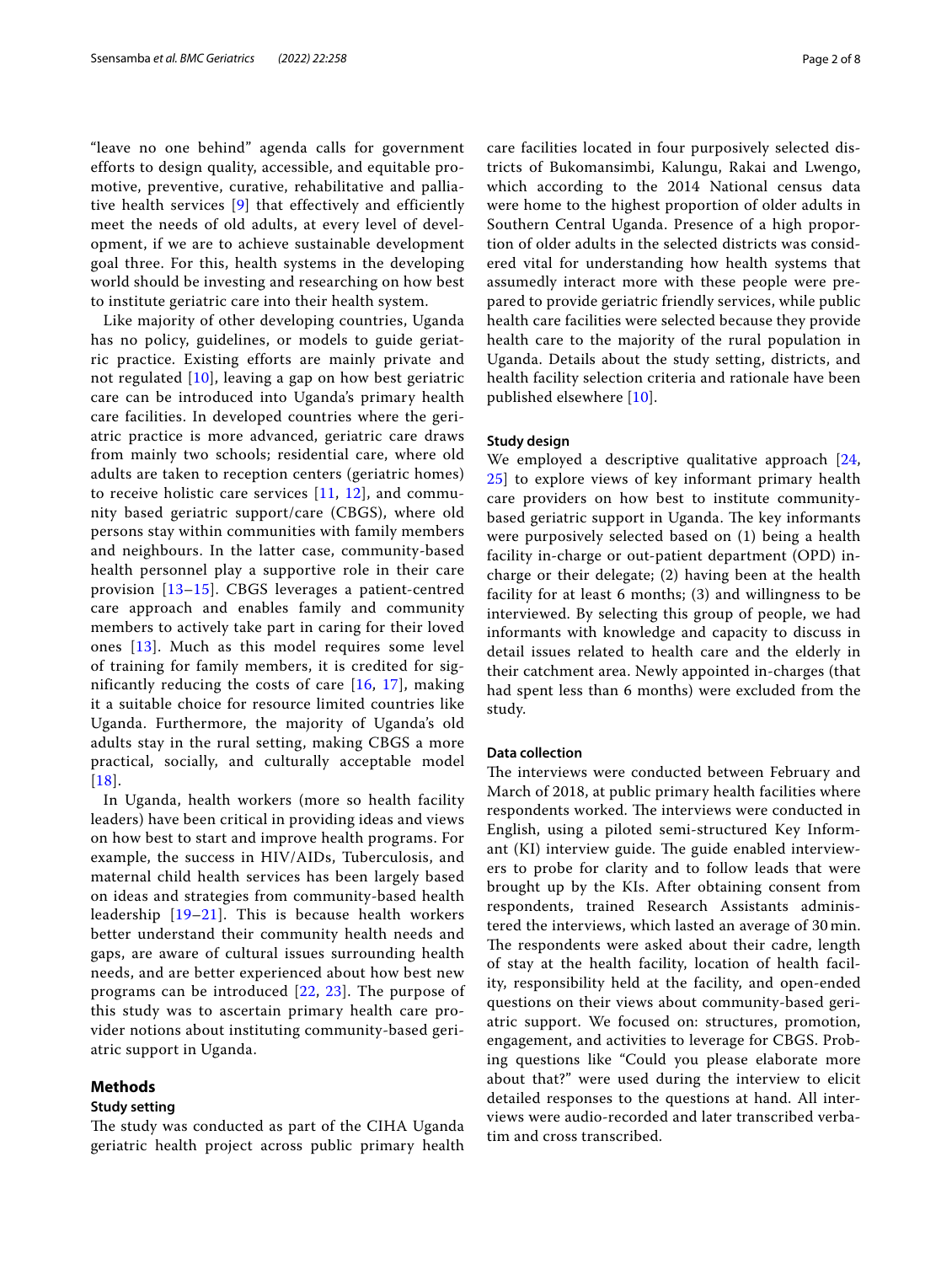#### **Data analysis**

Data analysis was guided by Hsieh and Shannon's approach to conventional manifest content analysis [\[26](#page-6-21)]. The approach enables one to come up with codes during analysis, is often employed in the health care settings, is well described, and allows one to explore phenomenon through someone else's eyes in contexts of limited existing scientifc literature and knowledge [[24](#page-6-19), [26,](#page-6-21) [27](#page-6-22)]. To explore provider notions about CBGS in Uganda, the researchers frst read all transcripts to obtain an overall impression of views presented by participants. The transcripts were then re-read to identify sections of text that were related to CBGS to constitute free codes. After re-reading fve transcripts, the researchers developed a preliminary codebook which was revised to include any emerging codes. After enciphering, some codes were merged because of similarity in content, and four major categories emerged. The content from each code group was abstracted and interpretation of coded information was done based on how it relates with other code categories and sub-categories. We achieved convenient saturation as per key informant interview guidelines  $[28]$  $[28]$  $[28]$ . The fndings derived from analysis are presented in a descriptive format containing summary of fndings, and participants' voice excerpts as quotations.

#### **Ethical consideration**

The study was approved by the Makerere University School of Public Health Higher Degrees Research Ethics Committee (FWA00011353). Before the start of interviews, all key informants (KIs) were taken through the consenting process which included providing verbal and written information pertaining objectives of the study. The consent form also clarified the confidential and anonymous nature of the interview and that participation was voluntary. Key informants had the discretion to withdraw their participation at any time without any consequences. All the 20 respondents gave their verbal and written consent to participate in the study.

#### **Results**

One interview was conducted at each of the 11 HCIIIs, two interviews (with the in-charge and OPD in-charge) at each of the seven HCIVs and hospitals (Table [1](#page-2-0)). The response rate was 83%, with 20 of 24 anticipated key informants consenting for the interviews. Four interviews could not be conducted because in-charges were not at their health facilities during the data collection period. Table [1](#page-2-0) shows that the majority of the key informants were health facility in-charges (*n*=16, 80%), Medical Clinical Officers by cadre  $(n=9, 45\%)$ , and resided in rural settings ( $n=10, 50\%$ ). There was equal sex distribution among interviewees, although more female health

#### <span id="page-2-0"></span>**Table 1** Characteristics of Key informants ( $n = 20$ )

| <b>Variables</b>                         | <b>Health Facility Level</b> |                |                     | <b>Total</b> |
|------------------------------------------|------------------------------|----------------|---------------------|--------------|
|                                          | HCIII (n = 11) HCIV (n = 7)  |                | Hospital<br>$(n=2)$ | n (%)        |
| Cadre of Key informant                   |                              |                |                     |              |
| Medical Doctor                           | 0                            | 4              | 1                   | 5(25)        |
| Medical Clinical<br>officer <sup>a</sup> | 9                            | 0              | $\Omega$            | 9(45)        |
| Nursing Officer                          | 1                            | 2              | 1                   | 4(20)        |
| <b>Enrolled Nurse</b>                    | 1                            | 1              | $\Omega$            | 2(10)        |
| Responsibility                           |                              |                |                     |              |
| Health facility In-<br>charge            | 11                           | 4              | 1                   | 16(80)       |
| OPD In-charge                            | 0                            | 3              | 1                   | 4(20)        |
| Sex                                      |                              |                |                     |              |
| Male                                     | 4                            | 6              | $\Omega$            | 10(50)       |
| Female                                   | 7                            | 1              | $\mathfrak{D}$      | 10(50)       |
| Health facility location                 |                              |                |                     |              |
| Urban                                    | 1                            | $\overline{2}$ | 2                   | 5(25)        |
| Semi urban                               | 2                            | 3              | 0                   | 5(25)        |
| Rural                                    | 8                            | 2              | 0                   | 10(50)       |

<sup>a</sup> A rank comparable to Physician Assistants or Assistant Doctors [\[29](#page-6-24)]

workers  $(n=7)$  worked at lower-level health facilities located in rural settings. The average respondents' age was 33 years ( $SD \pm 7.866$ ). The average time spent at the health facility was 3.8 years, enabling us to interview people with a well-informed community perspective.

The four themes that emerged were; Structures to leverage for CBGS; promotion of community-based geriatrics support; who should be involved in community-based geriatric support; and activities to be leveraged to advance the community-based geriatric support agenda. In our narrative, we include the most representative verbalizations.

#### **Structures for community‑based geriatric support**

Under this theme, four sub-themes featured prominently, these included; The Village health team (VHT) structure, Local leadership structures, Community-based organizations, and family support structures.

The majority of key informants noted that CBGS would best be implemented through the existing Village Health Teams (VHTs) support structure, a system they reported to have helped them in identifying other groups of interest from the communities for health care and support.

Many respondents also advanced views of training VHTs and local leaders to work together in the provision of community-based geriatric support. Some of the participants had this to say: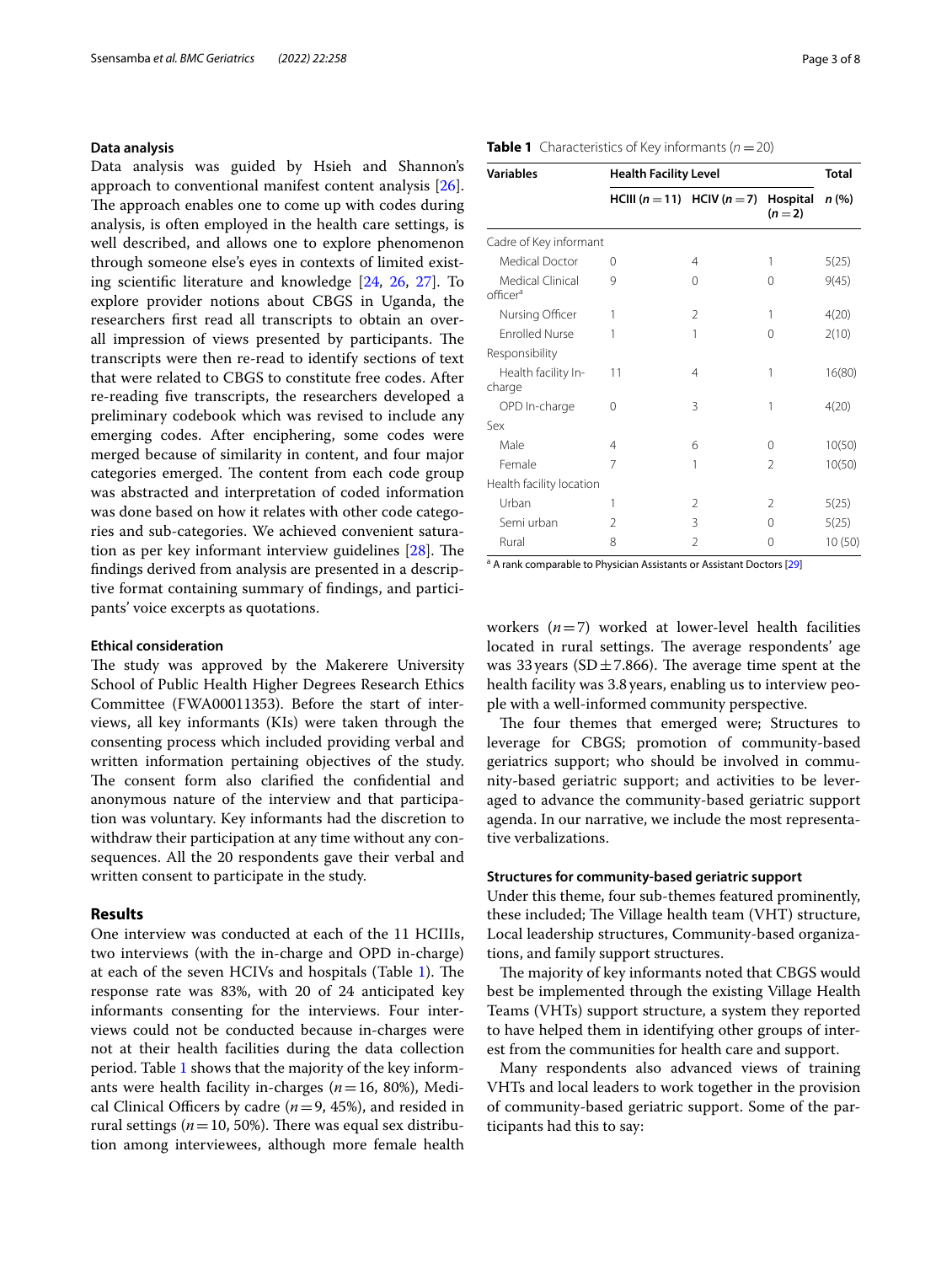*"Currently, we work in partnerships with VHTs. So, I think just like the way they pick out cases of maybe fstula or things like mothers who have [gotten] issues during pregnancy, sexually transmitted diseases (STDs), and all that stuf. I think they can look out for those old people who need a lot of..." (Key Informant, 017)*

#### "...Ideally, we have VHTs. The VHTs can work with *the local leaders" (Key informant, 003*

Relatedly, a demonstrable number of respondents noted the family structures as another entry point for providing support to old persons, with relatives escorting old persons to health facilities as an example of demonstrating that support.

#### *"I advise the elderly to come with their relatives when coming to the hospital" (Key informant, 14).*

On the other hand, one respondent fronted the idea of engaging existing community-based organisations, which have already played an instrumental role in supporting existing health structures to improve the quality and content of rural health care.

*"The most reliable method now is through the VHT's and a few community-based organisations" (Key informant, 005)*

#### **Promoting community‑based geriatric support**

Under this theme, two subthemes emerged; creating community awareness and community education.

Participants generally observed that the practice of community-based geriatric support is not well understood and practiced in communities. Even with the existing informal support to older persons at community level, there are gaps in knowledge on likely complications faced by older adults and standards of care to be followed as voiced by one of the participants below:

*"I think this is something to do with giving community education, educating them about the elderly [old people] ...the complications that [come] along with ageing, what we can do, [and] how the community can support them" (Key informant, 007).*

The respondents further noted that creating community awareness and education requires active involvement of health workers and geriatric support organizations to inform and educate locals about this new aspect of care for the elderly within their catchment areas.

*"... the most important thing is that we need to create awareness about geriatric care and how communi-*

#### *ties can support their old adult from the community…" (Key informant, 005)*

In order to popularize community based geriatric support, leveraging locally available channels for public health promotion and education such as use of local radios were suggested by the participants.

*"...we need to advertise over Television, Radio and use posters to inform communities about the importance of taking care of the elderly, more so in the communities ..." (Key informant, 004).*

#### **Activities to leverage for the community‑based geriatric support**

Integrating CBGS activities within existing health outreaches was a popular avenue observed by the participants as key for promoting community-based geriatric support agenda. Through the health outreach activities, the older adults could be reached with tailored health services as well as provide health education to them and their caregivers. Below are some of the participants' voice excerpts;

*"[Like] some never come to the health facility, they stay in the community [,] but if we have an outreach program, we could look them up and give them the care they need" (Key informant, 015)*

*"... during (our) usual health outreach activities, we can continue highlighting the same [importance of community geriatric support] …" (Key informant, 005),*

Some participants suggested that health workers provide standalone home visits for old adults. This was argued to reduce the inconvenience of older adults trekking long distances to health facilities for health problems that may not require facility based care and treatment.

*"... [Yes] to help those people [the elderly] from where they are [,] so that they don't go through this bother of going to the health unit every time they get a small problem" (Key informant, 008).*

#### **Key actors for community‑based geriatric support**

Much as health workers were noted as the primary players in the provision of community-based geriatric support, family members, and in cases where this is not possible, neighbours were another resource that participants pointed to as key in the provision of geriatric support to old adults. This is illustrated by the following quotations:

*"…I think old people are more comfortable at home*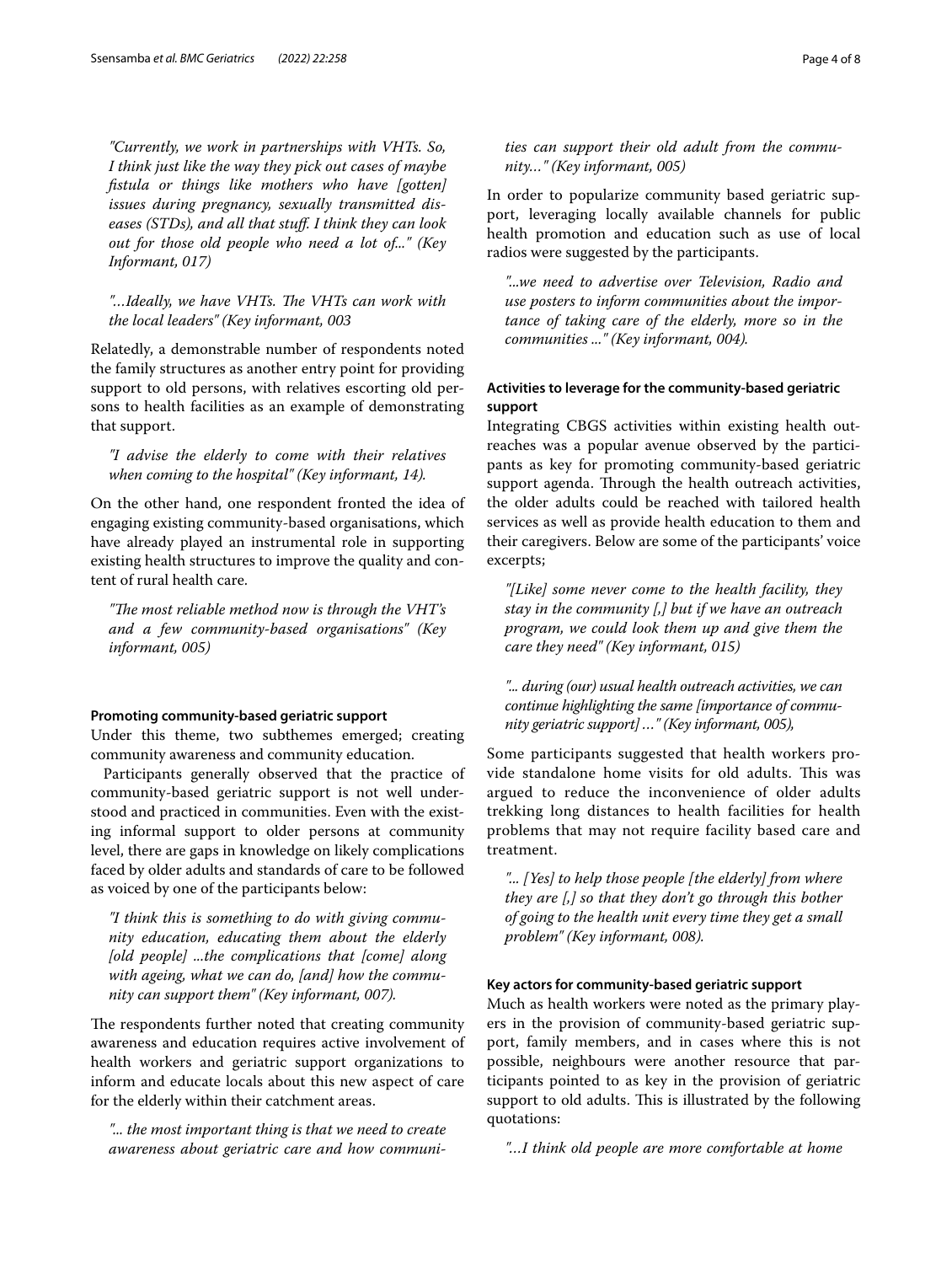*than at the health facility, for this engaging their family members and relatives is pertinent..." (Key informant, 006)*

*"...if you are my neighbour, I think we can give attention to you, old people are very important to our society…" (Key informant, 005).*

#### **Discussion**

In this study, we explored key informants' notions of how to institute community-based geriatric support (CBGS) in Uganda's primary health care settings. Respondents shared their views on systems structures, promotion, who to engage, and activities for advancing CBGS. Majority of KIs perceived CBGS as the best model for providing care to Uganda's ageing population. This thinking is based on Uganda's lack of fnancial, technical, and logistical capacity to undertake expensive alternatives. We have already noted that Uganda lacks the political will, policy astuteness, leadership capacity, equipment, logistics, and human resource for health, and monitoring and evaluation capacity to institute geriatric care and support in its health care system [\[10](#page-6-7)].

The majority of study participants viewed VHTs as the best cadre to implement CBGS. The VHTs are volunteering non-professional community health workers who are located at the lowest level of Uganda's health system. They are responsible for providing basic health care, sensitization, and health education to people within their locality  $[30]$  $[30]$ . The choice of the VHT structure was based on the fact that the respondents have already engaged them successfully to improve maternal-child health services and sexual reproductive services in their catchment areas. The key informant views add to the existing bodies of knowledge that VHTs have been very instrumental in reducing maternal, and childhood mortality and morbidity [[31,](#page-6-26) [32](#page-6-27)]; improving six-week postnatal follow up of HIV infected women and early infant diagnosis among HIV exposed infants [[33](#page-6-28)]; promoting proper cord and thermal care for new-born babies [\[34\]](#page-6-29); improving ART adherence [[35\]](#page-6-30), and improving malaria and pneumonia diagnosis and treatment among children  $[36]$  $[36]$ . The feasibility of engaging VHTs or community health volunteers as the primary point of contact for CBGS needs to be explored by Uganda, and other developing countries.

Similarly, some key informants suggested engaging and training local leaders to support VHTs in CBGS activities. This notion is construed from their perceived understanding of the health needs of their subjects. Furthermore, local politicians in Uganda have been instrumental in creating awareness, penetrating the community, expediting acceptability and trust of HIV/ AIDS, tuberculosis, reproductive, and other communicable and non-communicable disease health programs [[37,](#page-6-32) [38\]](#page-6-33). Relatedly, the perceived need to engage family members is synonymous with fndings from other developing countries like India [\[1](#page-6-0)] and the likelihood of social acceptability [[18](#page-6-14)].

Creating community awareness and community education came through as the best avenues for promoting CBGS. This is because community education and awareness give locals within primary health care settings an opportunity to have a deeper understanding of health programs, improves buy-ins, and acceptability of interventions [\[39](#page-6-34)]. In Uganda, community awareness creation has been critical in promoting the acceptability of HIV/AIDS care services [\[40](#page-6-35), [41\]](#page-6-36), and improving reporting on medicines-related adverse events  $[42]$  $[42]$ . The recommendation to leverage mass media such as television and radio adverts and posters is reminiscent of avenues that Uganda has employed to efectively improve awareness for diseases such as HIV/AIDS, Malaria, and other health services [\[43](#page-6-38)[–45\]](#page-6-39). We recommend that policymakers put into consideration the methods proposed by key respondents when promoting CBGS.

Engaging family members and in cases where this is not possible, neighbours were another resource that participants pointed to as key for the provision of support to old adults within their communities. These notions resonate with existing literature that has found engaging family members and the community as critical in improving the quality of life and health outcomes for old adults [[46–](#page-6-40) [48\]](#page-6-41). However, as the government contemplates engaging family members, relatives, and neighbours in CBGS, it is vital that a clear understanding of the fnancial and social implications of this model to caretakers is given due attention. This is premised on some studies such as one conducted in Ghana that found CBGS to have a demonstrable direct and indirect economic burden to family members [\[49](#page-6-42)], though comparatively lower than institutional geriatric care as noted by Xie et al. 2020 [\[50\]](#page-6-43).

Integrating CBGS within existing health outreach activities was fronted as one of the avenues for advancing the community geriatric support agenda. The integration of health services is less costly, more acceptable since community members receive comprehensive services and adaptable to countries with human resource for health gaps [\[51](#page-7-0)[–53](#page-7-1)]. In Uganda, studies have reported health services integration to be vital for improving refugee health services [\[54](#page-7-2)], HIV/AIDS and sexual reproductive health among youths in south-western Uganda [\[55](#page-7-3)], and mental health [[56\]](#page-7-4). Relatedly, outreach activities have been noted for bringing health services closer to communities, thus reducing health access barriers [\[57\]](#page-7-5).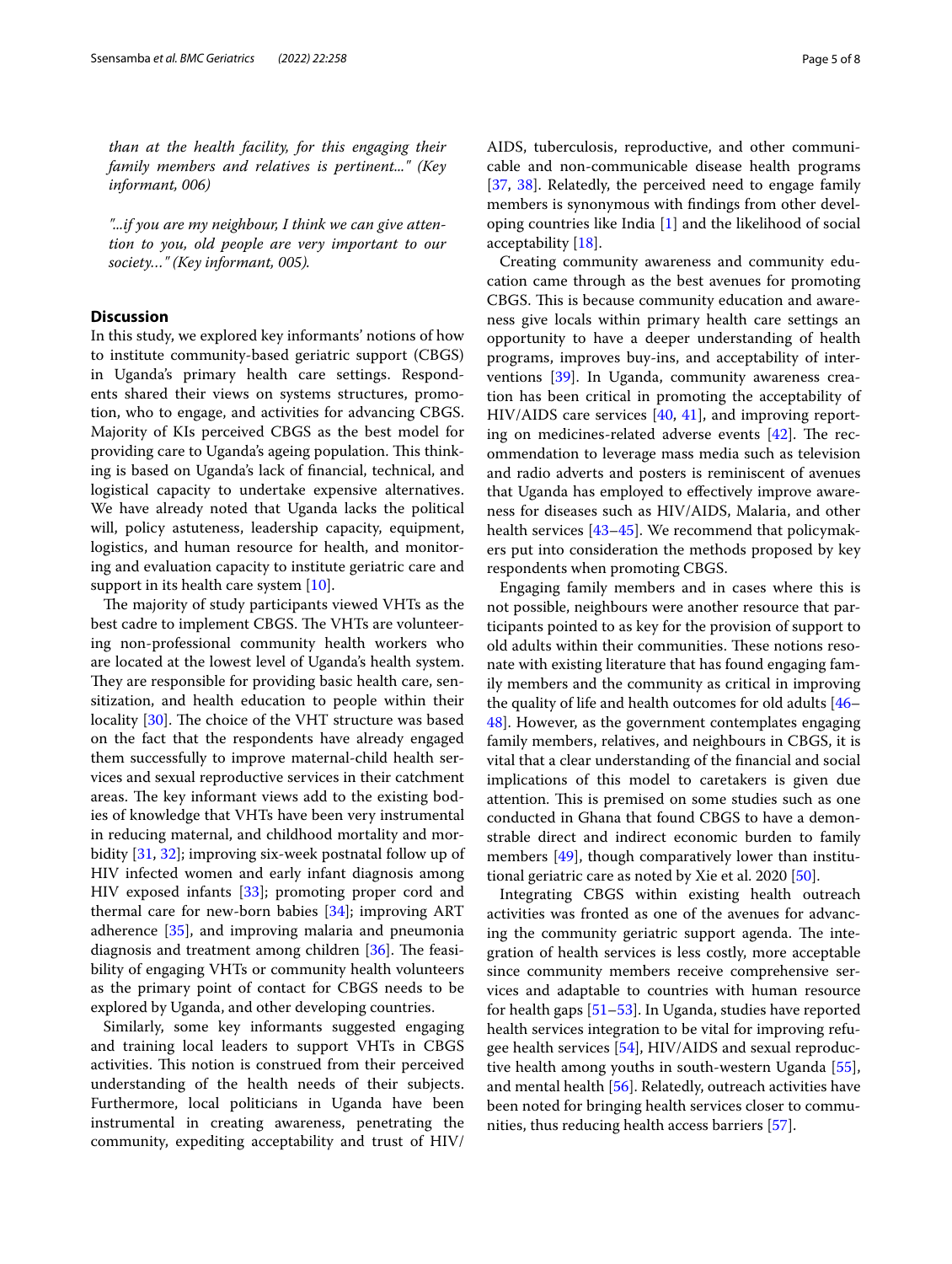#### **Strengths**

Our study was conducted majorly in rural public primary health care facilities where the majority of old adults seek care. For this, opinions expressed by respondents are more likely to be in sync with the aspirations of their communities. Secondly, researchers interviewed a representative sample of respondents, catering for diferences in cadre and their experience in providing health services in their catchment areas. This meant that they had a clear understanding of the subject at hand in the context of their communities, making our fndings more rigorous. Third, the researchers employed a combination of audio with note-taking, helping us to take note of none verbal aspects from the interviewees and two diferent people were employed to transcribe same interviews to minimize errors of missing information.

#### **Limitations**

As in all qualitative study designs, we could not draw a statistical conclusion on provider notions or obtain quantifable data on key variables such as knowledge, attitudes and perceptions among health workers. We therefore recommend quantitative follow-up studies to interrogate this subject.

The researchers also note that our study was limited to southern central Uganda, meaning that provider views may not represent the broader national health care work population. For this, nationwide studies are recommended. Finally, the study was limited to public primary health care facilities, leaving out private health facilities and regional and national referral health care facilities that also provide care to old adults.

#### **Conclusion and policy implications**

The study revealed that instituting CBGS in Uganda's primary health care system requires the active engagement of VHTs and local leaders since engaging these critical resources will ensure that the program is accepted and well monitored. Relatedly, policy makers must undertake community sensitization and awareness creation through radio, television, and use of other social, behavioural change communication tools such as posters to promote CBGS. Family members, relatives, and neighbours are a vital resource that policymakers need to engage during the provision of CBGS. However, studies should be conducted to estimate the socialeconomic implications of engaging them and how the efects can be minimised.

#### **Abbreviations**

CBGS: Community Based Geriatric Support; CIHA: Center for Innovations in Health Africa; HCIII: Health Centre Three; HCIV: Health Centre Four; HF: Health Facility; HFs: Health Facilities; HIV: Human Immunodefciency Virus; HIV/AIDS: Human Immunodefciency Virus/Acquired Immunodefciency Syndrome; HWs: Health workers; KIs: Key Informants; OPD: Outpatient department; SD: Standard Deviation; STDs: Sexually Transmitted Diseases; VHTs: Village Health Teams.

#### **Supplementary Information**

The online version contains supplementary material available at [https://doi.](https://doi.org/10.1186/s12877-022-02897-9) [org/10.1186/s12877-022-02897-9](https://doi.org/10.1186/s12877-022-02897-9).

**Additional fle 1.**

#### **Acknowledgments**

The authors acknowledge research assistants Brenda Aceng, Fiona Nakibuule, Noeline Rena Nakalema, and Shamlan Mahfuth for conducting the key informant interviews.

#### **Authors' contributions**

JTS, conceived, conceptualised, and designed the study. JST and SNK reviewed the proposal and data collection instruments. JST moderated the key interviews and supervised the data management process. JST, MA, and MN read the transcripts and participated in the analysis. JST, MA, and MN developed the theming structure and analysis strategy. JST, MA, HM, AS, and MN conducted the actual coding. JST compiled the frst draft of the manuscript and coordinated the writing. JST, SNK, HM, MA, MN, and AS participated in the development and review of the manuscript. All authors read and approved the fnal manuscript.

#### **Funding**

The study was funded by the Center for Innovations in Health Africa (CIHA Uganda). CIHA Uganda as an entity/organization had no role in the design of the research, data collection, analysis, interpretation, and writing of the manuscript.

#### **Availability of data and materials**

The datasets generated and/or analysed during the current study are not publicly available due to ethical requirements by the ethics committee. Still, they are available from the corresponding author on reasonable request.

#### **Declarations**

#### **Ethics approval and consent to participate**

The study was approved by the Makerere University School of Public Health Higher Degrees Research Ethics Committee (FWA00011353), and was implemented in accordance with the Declaration of Helsinki guidelines. Human subject protection was ensured whereby; before the start of interviews, all key informants (KIs) were given verbal and written information pertaining objectives of the study. The consent form clarifed the confdential and anonymous nature of the interview and that participation was voluntary, meaning that KIs had the discretion to withdraw their participation at any time without any consequences. We did not use any names or identifer information, and we did not take off any samples from participants. All 20 KIs gave their verbal and written consent to participate in the study.

#### **Consent for publication**

Not applicable.

#### **Competing interests**

All authors declare no competing interests.

#### **Author details**

<sup>1</sup> Division of Infectious Diseases and Geriatric Health, Center for Innovations in Health Africa, Kampala, Uganda. <sup>2</sup> Health Care Programmes, VIVES University of Applied Sciences, Kortrijk, Belgium. <sup>3</sup> School of Public Health, Makerere University College of Health Sciences, Kampala, Uganda. <sup>4</sup>School of Public Health, Department of Epidemiology and Biostatistics, Makerere University College of Health Sciences, Kampala, Uganda. <sup>5</sup>School of Public Health, Department of Health Policy and Planning, Makerere University College of Health Sciences, Kampala, Uganda.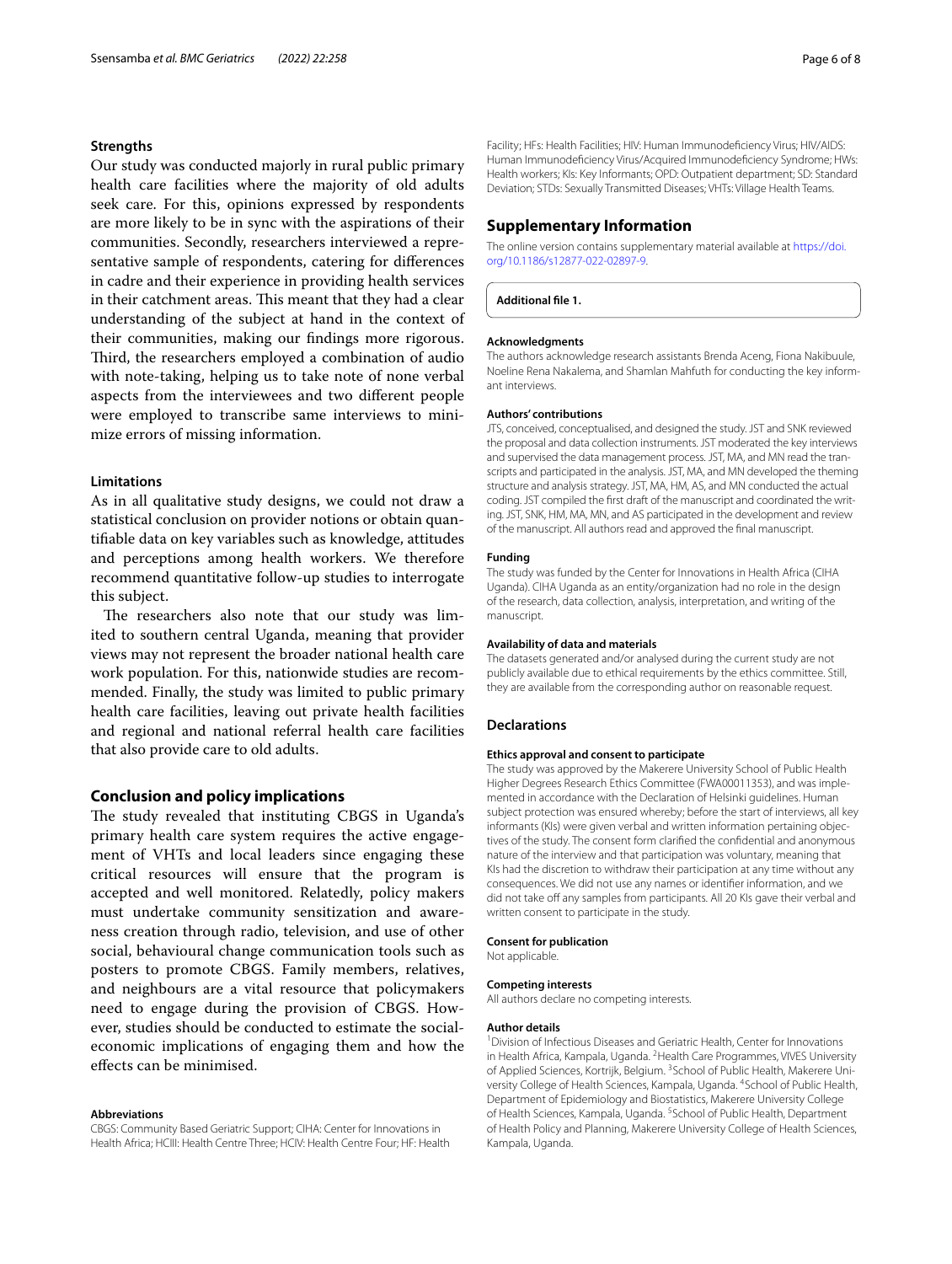# Received: 9 July 2021 Accepted: 4 March 2022<br>Published online: 29 March 2022

#### **References**

- <span id="page-6-0"></span>Shetty P. Grey matter: ageing in developing countries. Lancet. 2012;379(9823):1285–7.
- <span id="page-6-1"></span>2. UN, Population Ageing 2017 - Highlights. 2017.
- <span id="page-6-2"></span>3. Bloom DE, Canning D, Fink G. Implications of population ageing for economic growth. Oxf Rev Econ Policy. 2010;26(4):583–612.
- <span id="page-6-3"></span>4. Binstock RH, et al. Handbook of aging and the social sciences. Amsterdam: Elsevier; 2011.
- <span id="page-6-4"></span>5. Prince MJ, et al. The burden of disease in older people and implications for health policy and practice. Lancet. 2015;385(9967):549–62.
- 6. Negin J, et al. Risk factors for non-communicable diseases among older adults in rural Africa. Tropical Med Int Health. 2011;16(5):640–6.
- 7. Thakur R, Banerjee A, Nikumb V. Health problems among the elderly: a cross. Sectional study. Ann Med Health Sci Res. 2013;3(1):19–25.
- <span id="page-6-5"></span>8. Romieu I, et al. Dietary studies in countries experiencing a health transition: Mexico and Central America. Am J Clin Nutr. 1997;65(4):1159S–65S.
- <span id="page-6-6"></span>9. Assefa Y, et al. Leaving no one behind: lessons from implementation of policies for universal HIV treatment to universal health coverage. Glob Health. 2020;16(1):1–9.
- <span id="page-6-7"></span>10. Ssensamba JT, et al. Health systems readiness to provide geriatric friendly care services in Uganda: a cross-sectional study. BMC Geriatr. 2019;19(1):256.
- <span id="page-6-8"></span>11. Ausserhofer D, et al. "There's no place like home": a scoping review on the impact of homelike residential care models on resident-, family-, and staff-related outcomes. J Am Med Dir Assoc. 2016;17(8):685-93.
- <span id="page-6-9"></span>12. Bidewell JW, Chang E. Managing dementia agitation in residential aged care. Dementia. 2011;10(3):299–315.
- <span id="page-6-10"></span>13. Bulsara C, Etherton-Beer C, Saunders R. Models for community based day care for older people: a narrative review. Cogent Soc Sci. 2016;2(1):1267301.
- 14. Béland F, Hollander MJ. Integrated models of care delivery for the frail elderly: international perspectives. Gac Sanit. 2011;25:138–46.
- <span id="page-6-11"></span>15. Siegler EL, et al. Community-based supports and services for older adults: a primer for clinicians. J Geriatr. 2015;2015:678625.
- <span id="page-6-12"></span>16. Valluru G, et al. Integrated home-and community-based services improve community survival among independence at home Medicare benefciaries without increasing Medicaid costs. J Am Geriatr Soc. 2019;67(7):1495–501.
- <span id="page-6-13"></span>17. Flaherty E, Bartels SJ. Addressing the community-based geriatric healthcare workforce shortage by leveraging the potential of interprofessional teams. J Am Geriatr Soc. 2019;67(S2):S400–8.
- <span id="page-6-14"></span>18. Ssensamba JT, et al. Instituting sustainable geriatric Care in Africa: the roles of sociocultural constructs. EA Health Res J. 2019;3(1):1–5.
- <span id="page-6-15"></span>19. Izudi J, Tamwesigire I, Bajunirwe F. Explaining the successes and failures of tuberculosis treatment programs; a tale of two regions in rural eastern Uganda. BMC Health Serv Res. 2019;19(1):1–10.
- 20. Paina L, et al. Applying the model of diffusion of innovations to understand facilitators for the implementation of maternal and neonatal health programmes in rural Uganda. Glob Health. 2019;15(1):1–11.
- <span id="page-6-16"></span>21. Chamie G, et al. Reaching 90–90–90 in rural communities in East Africa: lessons from the sustainable East Africa research in community health trial. Curr Opin HIV AIDS. 2019;14(6):449.
- <span id="page-6-17"></span>22. Organization, W.H. Health policy and system support to optimize community health worker programmes for HIV, TB and malaria services: an evidence guide*.* 2020.
- <span id="page-6-18"></span>23. Iluyemi A. Community-based health workers in developing countries and the role of m-health. In: Telehealth in the developing world. Boca Raton: CRC Press; 2019. p. 43–54.
- <span id="page-6-19"></span>24. Holloway I. Qualitative research in health care. Berkshire: McGraw-Hill Education (UK); 2005.
- <span id="page-6-20"></span>25. Coloraf KJ, Evans B. Qualitative descriptive methods in health science research. HERD. 2016;9(4):16–25.
- <span id="page-6-21"></span>26. Hsieh H-F, Shannon SE. Three approaches to qualitative content analysis. Qual Health Res. 2005;15(9):1277–88.
- <span id="page-6-22"></span>27. Graneheim UH, Lundman B. Qualitative content analysis in nursing research: concepts, procedures and measures to achieve trustworthiness. Nurse Educ Today. 2004;24(2):105–12.
- <span id="page-6-23"></span>28. Creswell JW. Qualitative Inquiry & Research Design: Choosing Among Five Approaches. Los Angeles: Sage Publications; 2007.
- <span id="page-6-24"></span>29. Mayega R, et al. 'What kind of life is this?'diabetes related notions of wellbeing among adults in eastern Uganda and implications for mitigating future chronic disease risk. BMC Public Health. 2018;18(1):1409.
- <span id="page-6-25"></span>30. Mays DC, et al. Supporting and retaining village health teams: an assessment of a community health worker program in two Ugandan districts. Int J Equity Health. 2017;16(1):129.
- <span id="page-6-26"></span>31. Brenner JL, et al. Can volunteer community health workers decrease child morbidity and mortality in southwestern Uganda? An impact evaluation. PLoS One. 2011;6(12):e27997.
- <span id="page-6-27"></span>32. Davila MG, Polanco VP, Segura L. Reduction of access barriers to maternal health and newborn Care in Uganda. Am J Public Health. 2017;107(12):1846.
- <span id="page-6-28"></span>33. Namukwaya Z, et al. Use of peers, community lay persons and village health team (VHT) members improves six-week postnatal clinic (PNC) follow-up and early infant HIV diagnosis (EID) in urban and rural health units in Uganda: a one-year implementation study. BMC Health Serv Res. 2015;15(1):555.
- <span id="page-6-29"></span>34. Ayiasi RM, et al. Efect of village health team home visits and mobile phone consultations on maternal and newborn care practices in Masindi and Kiryandongo, Uganda: a community-intervention trial. PLoS One. 2016;11(4):e0153051.
- <span id="page-6-30"></span>35. Chang LW, et al. Efect of peer health workers on AIDS care in Rakai, Uganda: a cluster-randomized trial. PLoS One. 2010;5(6):e10923.
- <span id="page-6-31"></span>36. Mukanga D, et al. Can lay community health workers be trained to use diagnostics to distinguish and treat malaria and pneumonia in children? Lessons from rural Uganda. Tropical Med Int Health. 2011;16(10):1234–42.
- <span id="page-6-32"></span>37. Musinguzi LK, et al. Linking communities to formal health care providers through village health teams in rural Uganda: lessons from linking social capital. Hum Resour Health. 2017;15(1):4.
- <span id="page-6-33"></span>38. Tetui M, et al. Experiences of using a participatory action research approach to strengthen district local capacity in eastern Uganda. Glob Health Action. 2017;10(sup4):1346038.
- <span id="page-6-34"></span>39. Berger S, Huang C-C, Rubin CL. The role of community education in increasing knowledge of breast health and cancer: fndings from the Asian breast Cancer project in Boston, Massachusetts. J Cancer Educ. 2017;32(1):16–23.
- <span id="page-6-35"></span>40. Mugendawala H, Hagedorn LS. The effect of HIV/AIDS awareness and support initiatives on the perceived risk of HIV infection among head teachers in Ugandan schools. J HIV/AIDS Soc Serv. 2017;16(4):317–34.
- <span id="page-6-36"></span>41. Mpaata KA, Okiria J, Lubogoyi B. Relationship between TASO community initiatives and HIV/AIDS control in Uganda; 2017.
- <span id="page-6-37"></span>42. Ndagije HB, et al. The effect of community dialogues and sensitization on patient reporting of adverse events in rural Uganda: uncontrolled beforeafter study. PLoS One. 2019;14(5):e0203721.
- <span id="page-6-38"></span>43. Kibira SP, et al. Exploring drivers for safe male circumcision: experiences with health education and understanding of partial HIV protection among newly circumcised men in Wakiso, Uganda. PLoS One. 2017;12(3):e0175228.
- 44. Yaya S, et al. Mass media exposure and its impact on malaria prevention behaviour among adult women in sub-Saharan Africa: results from malaria indicator surveys. Global Health Res Policy. 2018;3(1):20.
- <span id="page-6-39"></span>45. Sonke J, et al. The arts and health communication in Uganda: a light under the table. Health Commun. 2018;33(4):401–8.
- <span id="page-6-40"></span>46. Wedgeworth M, et al. The role of interpersonal sensitivity, social support, and quality of life in rural older adults. Geriatr Nurs. 2017;38(1):22–6.
- 47. Quashie NT, Pothisiri W. Rural-urban gaps in health care utilization among older Thais: the role of family support. Arch Gerontol Geriatr. 2019;81:201–8.
- <span id="page-6-41"></span>48. Hatano Y, et al. The vanguard of community-based integrated care in Japan: the effect of a rural town on national policy. Int J Integr Care. 2017;17(2):2.
- <span id="page-6-42"></span>49. Nortey ST, et al. Economic burden of family caregiving for elderly population in southern Ghana: the case of a peri-urban district. Int J Equity Health. 2017;16(1):16.
- <span id="page-6-43"></span>50. Xie W, Fan R. Towards ethically and medically sustainable care for the elderly: the case of China. In: Hec Forum. Dordrecht: Springer; 2020.